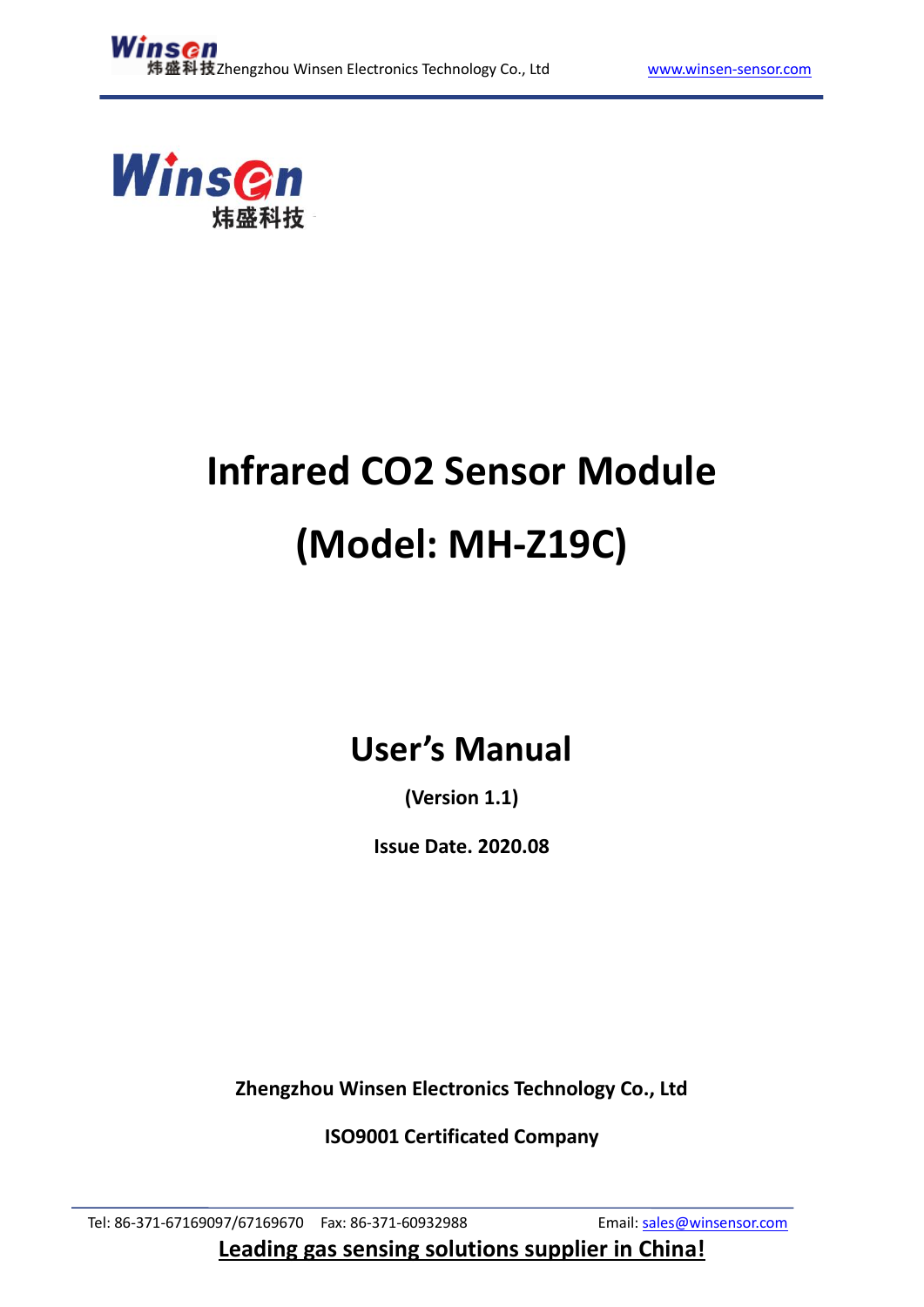# **Statement**

This manual's copyright belongs to Zhengzhou Winsen Electronics Technology Co., LTD. Without the written permission, any part of this manual shall not be copied, translated, stored in database or retrieval system, also can't spread through electronic, copying, record ways.

Thanks for purchasing our product. In order to let customers use it better and reduce the faults caused by misuse, please read the manual carefully and operate it correctly in accordance with the instructions. If users disobey the terms or remove, disassemble, change the components inside of the sensor, we shall not be responsible for the loss.

The specific such as color, appearance, sizes &etc., please in kind prevail.

We are devoting ourselves to products development and technical innovation, so we reserve the right to improve the products without notice. Please confirm it is the valid version before using this manual. At the same time, users' comments on optimized using way are welcome.

Please keep the manual properly, in order to get help if you have questions during the usage in the future.

**Zhengzhou Winsen Electronics Technology CO., LTD.**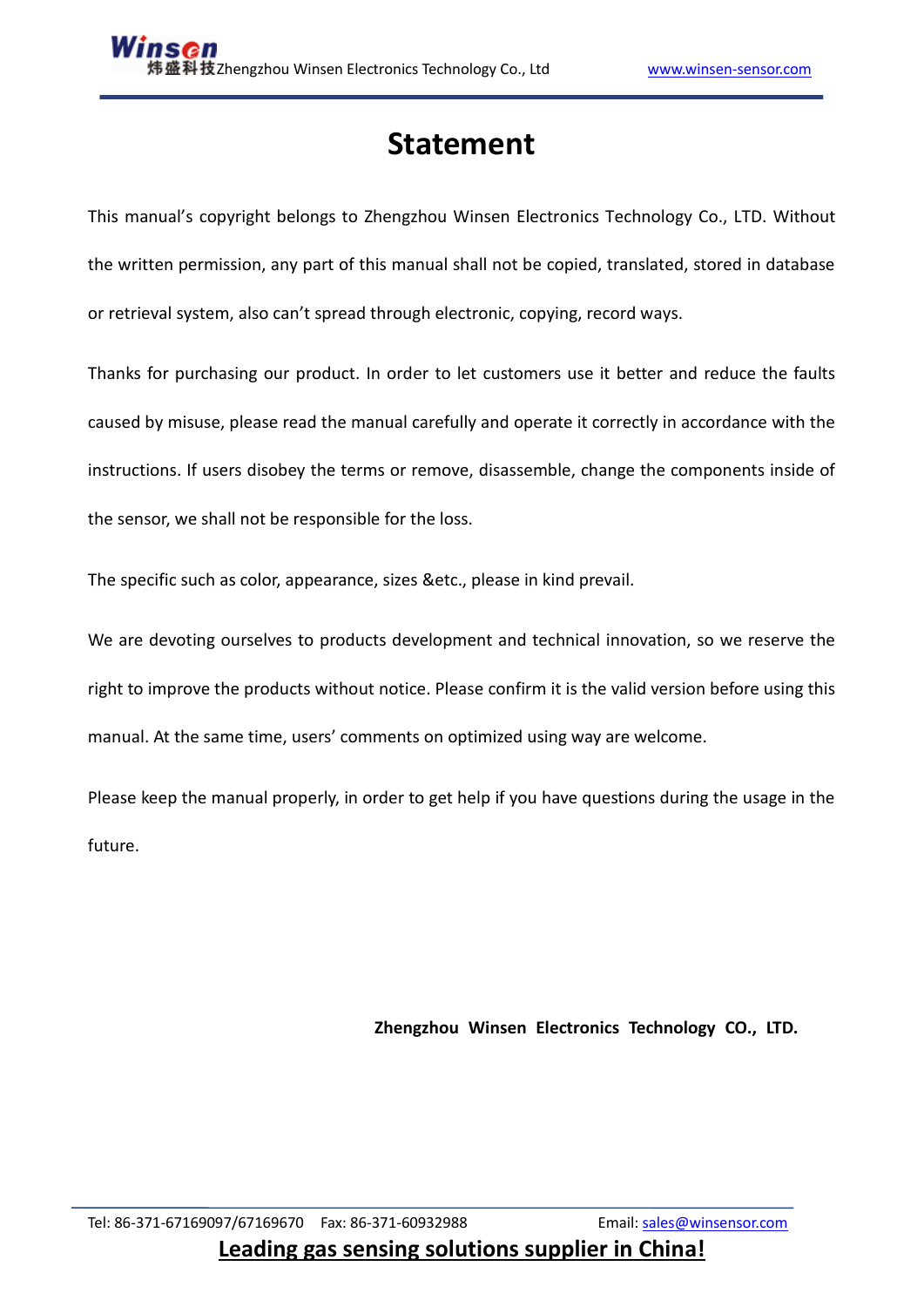## **MH-Z19C NDIR CO2 Module**

#### **Profile**

MH-Z19C NDIR infrared gas module is a common type, small size sensor, using non-dispersive infrared (NDIR) principle to detect the existence of CO2 in the air, with good selectivity, non-oxygen dependent and long life. Built-in temperature compensation; and it has UART output and PWM output. It is developed by the tight integration of mature infrared absorbing gas detection technology, precision optical circuit design and superior circuit design.



\*Smart home \*Ventilation system \*School

#### **Main Features**

- \*Chamber is gold plated
- \*High sensitivity, low power consumption
- \*Good stability
- \*Temperature compensation, excellent linear output
- \*Multiple output modes: UART, PWM
- \*Long lifespan
- \*Anti-water vapor interference, anti-poisoning

#### **Main parameters**

| Model No.              | <b>MH-Z19C</b>                      |  |  |
|------------------------|-------------------------------------|--|--|
| Detection Gas          | CO <sub>2</sub>                     |  |  |
| Working voltage        | $5.0 \pm 0.1$ V DC                  |  |  |
| Average current        | < 40mA (@5V power supply)           |  |  |
| Peak current           | 125mA (@5V power supply)            |  |  |
| Interface level        | 3.3 V (Compatible with 5V)          |  |  |
| <b>Detection Range</b> | 400~5000ppm(optional)               |  |  |
|                        | Serial Port (UART) (TTL level 3.3V) |  |  |
| Output signal          | <b>PWM</b>                          |  |  |
| Preheat time           | 1 min                               |  |  |
| Response Time          | $T_{90}$ < 120 s                    |  |  |
| Working temperature    | -10 $^{\circ}$ 50 $^{\circ}$ C      |  |  |
| Working humidity       | 0 ~ 95% RH (No condensation)        |  |  |
| Weight                 | 5g                                  |  |  |
| Lifespan               | > 5 years                           |  |  |







### **Leading gas sensing solutions supplier in China!**



\*HVAC refrigeration \*Air cleaner device \*Indoor air quality monitoring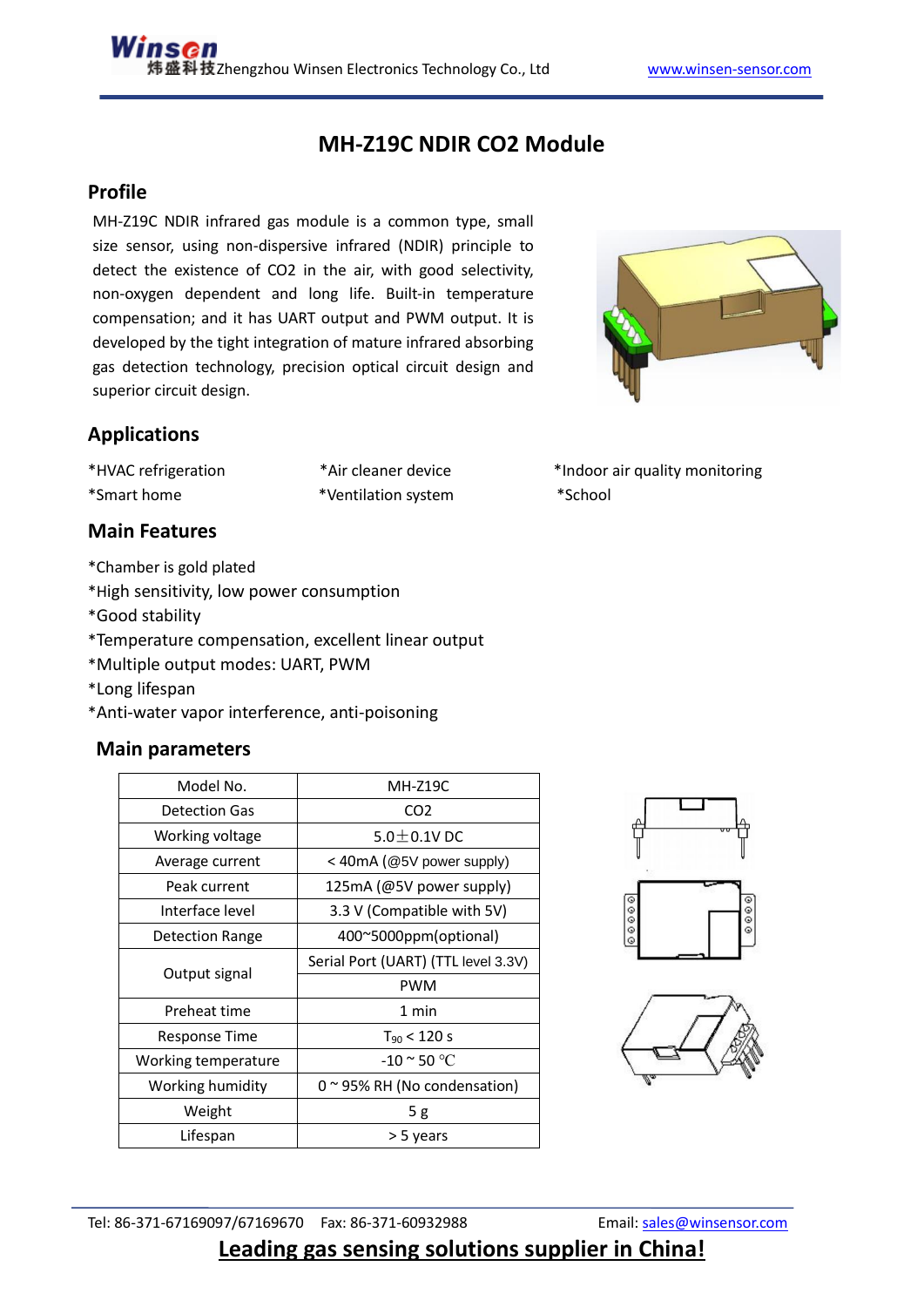#### **Detection range and accuracy**

| Detection Gas  | Formula         | Detection Range | Accuracy                       |
|----------------|-----------------|-----------------|--------------------------------|
| Carbon Dioxide |                 | 400~1500ppm     |                                |
|                | CO <sub>2</sub> | 400~2000ppm     | $\pm$ (40ppm+5% reading value) |
|                |                 | 400~5000ppm     |                                |

#### **Dimensions**





#### **Pins connection type:**

| Pin        | <b>Pin Definition</b>                                                      |  |  |  |  |
|------------|----------------------------------------------------------------------------|--|--|--|--|
| Vin        | Positive pole of power (Vin)                                               |  |  |  |  |
| GND        | Negative pole of power (GND)                                               |  |  |  |  |
| <b>PWM</b> | PWM                                                                        |  |  |  |  |
| Hd         | HD (zero-point calibration, low level<br>lasting for over 7s is effective) |  |  |  |  |
| Rx         | UART(RXD)TTL Level data input                                              |  |  |  |  |
| Tx         | UART(TXD)TTL Level data output                                             |  |  |  |  |



Tel: 86-371-67169097/67169670 Fax: 86-371-60932988 Email: [sales@winsensor.com](mailto:sales@winsensor.com)

# **Leading gas sensing solutions supplier in China!**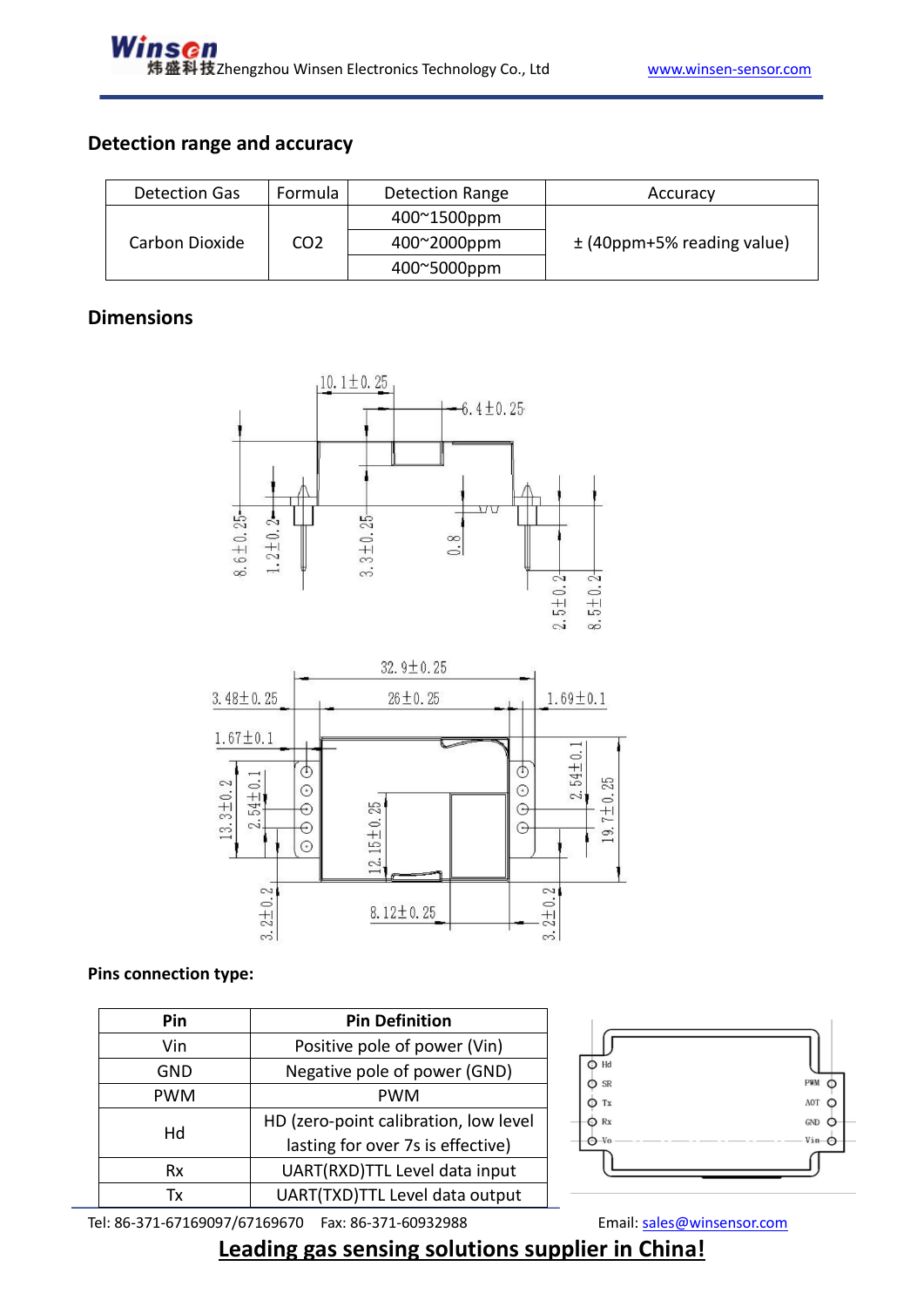

#### **Output**

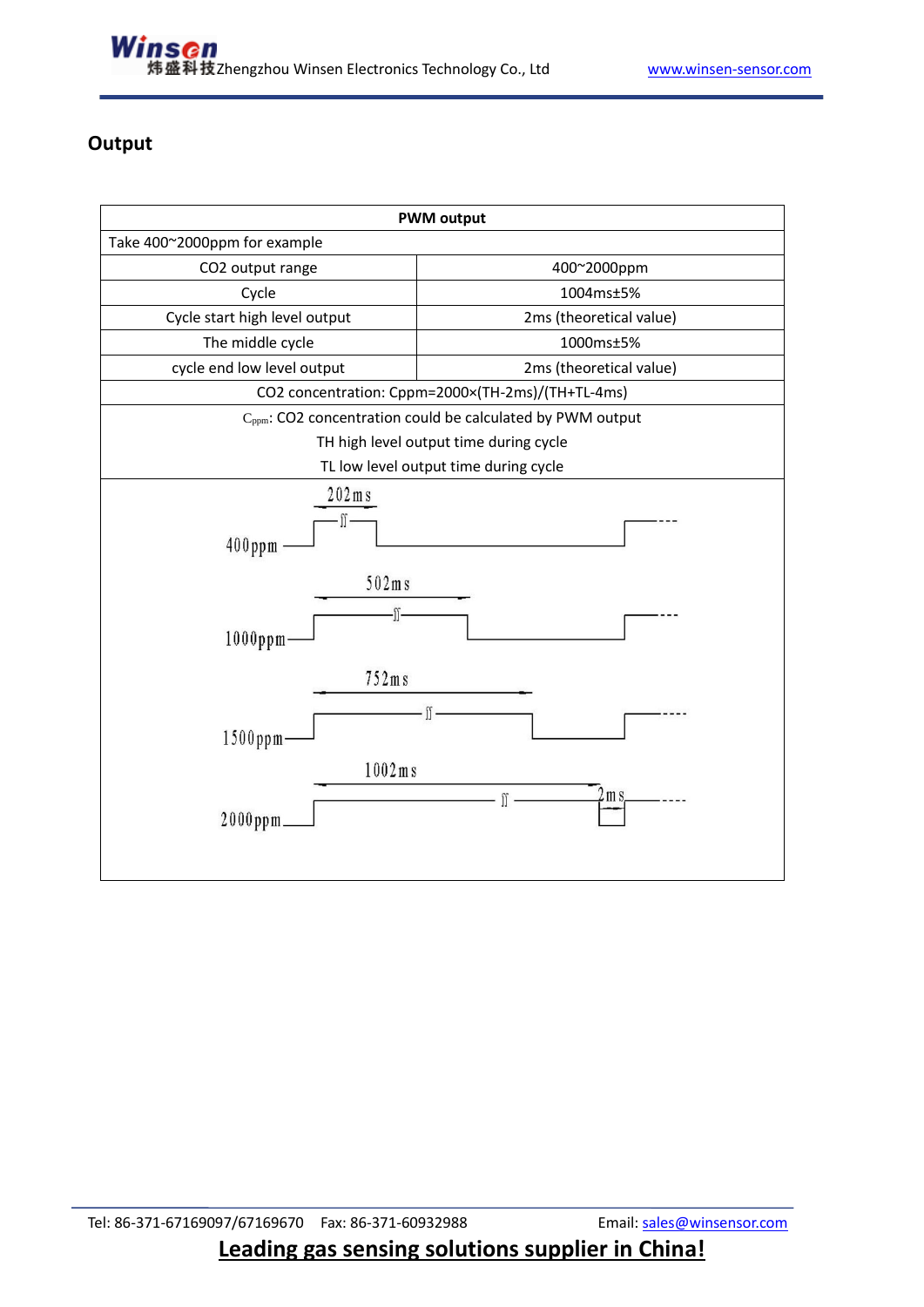#### **Serial port output (UART)**

#### **Hardware connection**

Connect module's Vin-GND-RXD-TXD to users' 5V-GND-TXD-RXD. (Users must use TTL level. **If RS232 level, it must be converted**.)

#### **Software setting**

Set serial port baud rate be 9600, data bit 8 bytes, stop bit 1byte, parity bit null.

| <b>Commands</b>                |                                                 |  |  |  |
|--------------------------------|-------------------------------------------------|--|--|--|
| Read CO2 concentration<br>0x86 |                                                 |  |  |  |
| 0x79                           | ON/OFF Self-calibration function for zero point |  |  |  |

| <b>0x86-</b> Read CO2 concentration    |          |               |               |                          |       |                          |       |          |  |
|----------------------------------------|----------|---------------|---------------|--------------------------|-------|--------------------------|-------|----------|--|
| Sending command                        |          |               |               |                          |       |                          |       |          |  |
| Byte0                                  | Byte1    | Byte2         | Byte3         | Byte4                    | Byte5 | Byte <sub>6</sub>        | Byte7 | Byte8    |  |
| <b>Start Byte</b>                      | Reserved | Command       | ۰             | ۰                        |       | ٠                        |       | Checksum |  |
| 0xFF                                   | 0x01     | 0x86<br>0x00  |               | 0x00                     | 0x00  | 0x00                     | 0x00  | 0x79     |  |
| Return value                           |          |               |               |                          |       |                          |       |          |  |
| Byte0                                  | Byte1    | Byte2         | Byte3         | Byte4                    | Byte5 | Byte6                    | Byte7 | Byte8    |  |
| <b>Start Byte</b>                      | Command  | Concentration | Concentration | $\overline{\phantom{a}}$ |       | $\overline{\phantom{a}}$ | ٠     | Checksum |  |
|                                        |          | (High 8 Byte) | (Low 8 Byte)  |                          |       |                          |       |          |  |
| 0xFF                                   | 0x86     | <b>HIGH</b>   | LOW           | -                        |       | $\overline{\phantom{0}}$ | ٠     | Checksum |  |
| CO2 concentration = HIGH $*$ 256 + LOW |          |               |               |                          |       |                          |       |          |  |

| 0x79- On/Off Self-calibration for Zero Point |          |         |           |       |                   |                   |                          |          |  |
|----------------------------------------------|----------|---------|-----------|-------|-------------------|-------------------|--------------------------|----------|--|
| Send command-No return value                 |          |         |           |       |                   |                   |                          |          |  |
| Byte0                                        | Byte1    | Byte2   | Byte3     | Byte4 | Byte <sub>5</sub> | Byte <sub>6</sub> | Byte7                    | Byte8    |  |
| <b>Start Byte</b>                            | Reserved | Command | ٠         | ۰     | ۰                 | $\overline{a}$    | $\overline{\phantom{a}}$ | Checksum |  |
| 0xFF                                         | 0x01     | 0x79    | 0xA0/0x00 | 0x00  | 0x00              | 0x00              | 0x00                     | Checksum |  |
| No return value                              |          |         |           |       |                   |                   |                          |          |  |

No return value

**Note:** when byte3 is 0xa0, the auto calibration function is turned on; when byte3 is 0x00, the auto calibration function is turned off. The sensor factory default is to enable the automatic zero calibration function.

| <b>Checksum calculation method</b>                                  |              |         |       |       |       |                          |       |       |  |
|---------------------------------------------------------------------|--------------|---------|-------|-------|-------|--------------------------|-------|-------|--|
| Checksum = (Negative (Byte1+Byte2+Byte3+Byte4+Byte5+Byte6+Byte7))+1 |              |         |       |       |       |                          |       |       |  |
|                                                                     | For example: |         |       |       |       |                          |       |       |  |
| Byte0                                                               | Byte1        | Byte2   | Byte3 | Byte4 | Byte5 | Byte6                    | Byte7 | Byte8 |  |
| Start Byte                                                          | Reserved     | Command |       | ٠     |       | $\overline{\phantom{a}}$ |       | Check |  |
|                                                                     |              |         |       |       |       |                          |       | sum   |  |
| 0xFF                                                                | 0x01         | 0x86    | 0x00  | 0x00  | 0x00  | 0x00                     | 0x00  | Check |  |
|                                                                     |              |         |       |       |       |                          |       | sum   |  |

Tel: 86-371-67169097/67169670 Fax: 86-371-60932988 Email: [sales@winsensor.com](mailto:sales@winsensor.com)

#### **Leading gas sensing solutions supplier in China!**